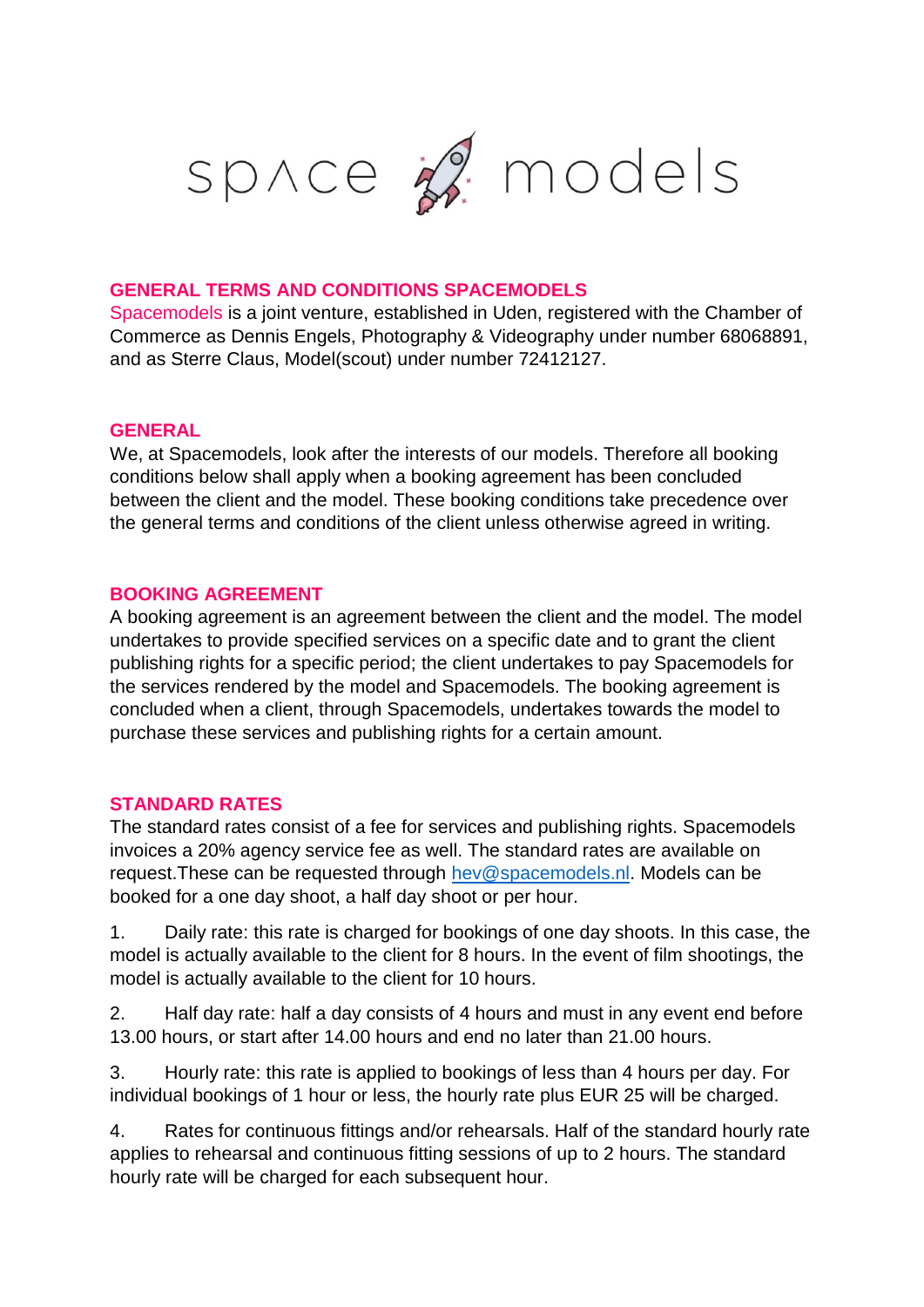# **SPECIAL SURCHARGES IN ADDITION TO THE STANDARD RATE:**

1. For assignments between 24.00 and 8.00 hours the surcharge amounts to 50%.

- 2. For billboards, tram and bus stops, posters and displays.
- 3. For commercials on Dutch channels or abroad.
- 4. For cinema or tv commercials and/or live shows and/or presentations.
- 5. For exclusivity of the model, stipulated by the client.
- 6. Agreed rates shall apply to use outside the Netherlands.

# **SURCHARGES PLUS ADDITIONAL WRITTEN AGREEMENTS ONLY APPLY TO MODELS OF 18 YEARS OR OLDER:**

- 1. For lingerie shoots the surcharge amounts to 50%.
- 2. For (artistic) nude shoots the surcharge is 100%.

#### **PUBLISHING RIGHTS**

In case of photo assignments, the client shall be granted the right to publish the photo material made on the booking date in daily and weekly newspapers and advertising leaflets with a maximum circulation of 600,000 printed copies for a period of 1.5 years after the booking date in the Netherlands, against payment of the standard rate. The client has the obligation to notify Spacemodels with regard to any changes and/or adaptations and/or conversions of material, whereby the model and/or the material and/or the publication rights are used differently than agreed upon in writing.

#### **OPTIONS**

The model can grant the (intended) client, through Spacemodels, the right of priority to book the model for a specific date.

Options must be turned into definite bookings more than 24 hours before the booking date and more than 48 hours before the booking date in regard of models living or staying abroad. The option rights shall automatically expire in the event of late confirmation.

#### **TRAVEL EXPENSES WITHIN THE NETHERLANDS**

Within the Netherlands: the client will be charged full travel costs on the basis of a second class train ticket between the model's place of residence and the assignment location.

### **TRAVEL EXPENSES OUTSIDE THE NETHERLANDS**

In the case of transport by aeroplane on the basis of economy class; the client must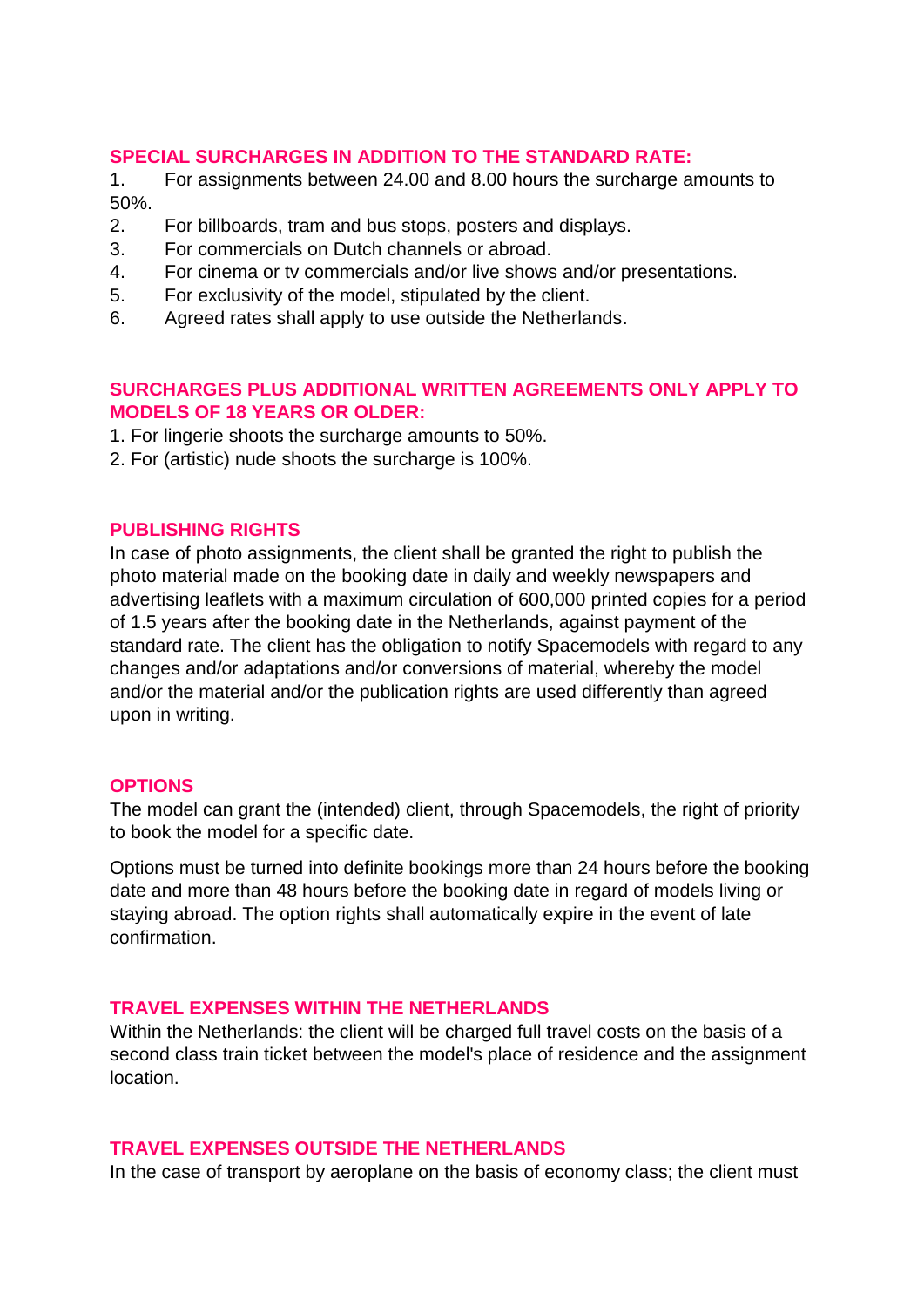also reimburse the taxi costs incurred. Travel and accommodation expenses for foreign trips shall be paid by the client. Travel and accommodation costs for models living or staying abroad shall be fully charged to the client. All fees are exclusive of VAT.

## **CANCELLATIONS**

| Free of charge | Cancellation at least 48 hours before the start of the booking                       |
|----------------|--------------------------------------------------------------------------------------|
|                | Models living in the Netherlands                                                     |
| Free of charge | Cancellation at least 72 hours before the start of the booking                       |
|                | Models living abroad                                                                 |
| 50% charged    | Cancellation between 48 and 24 hours before the start of the                         |
| booking        | Models living in the Netherlands                                                     |
| 50% charged    | Cancellation between 72 hours and 24 hours before the<br>start of                    |
| the booking    | Models living abroad                                                                 |
|                | 100% Cancellation before the start of the booking<br>The full agreed fee is due. For |

multi-day bookings, the notice period is as long as the booking. If the deadline is not met, the full agreed rate is due

Nice weather booking At the start of the booking the client should explicitly state that it concerns a "nice weather booking" First cancellation: no charge Second cancellation: 50% Third cancellation: 100%

### **INVOICE AMOUNT**

The invoice amount is the sum of the model fee consisting of the model's standard rates, royalties, standard and special charges and travel time, and the agency fee of 20% calculated over the model fee and the travel time of the model.

# **PAYMENTS**

Spacemodels invoices the client on behalf of the model. The client must have transferred the invoice amount to the Spacemodels' account within 30 days of the date stated on the invoice, stating the invoice number.

# **DEFAULTING IN THE EVENT OF NON-PAYMENT**

1. As of the day that the payment term has expired, the client shall owe 1.5% interest per month, whereby parts of a month shall be considered to be a full month.

2. All costs incurred by Spacemodels on behalf of the model to enforce the model's and/or Spacemodels' rights, as well as any judicial and extrajudicial costs, shall be borne by the client.

3. Extrajudicial costs are payable by the client without a summons or notice of default in all cases in which the model and/or Spacemodels had to engage a legal expert to collect the claim or enforce its rights.